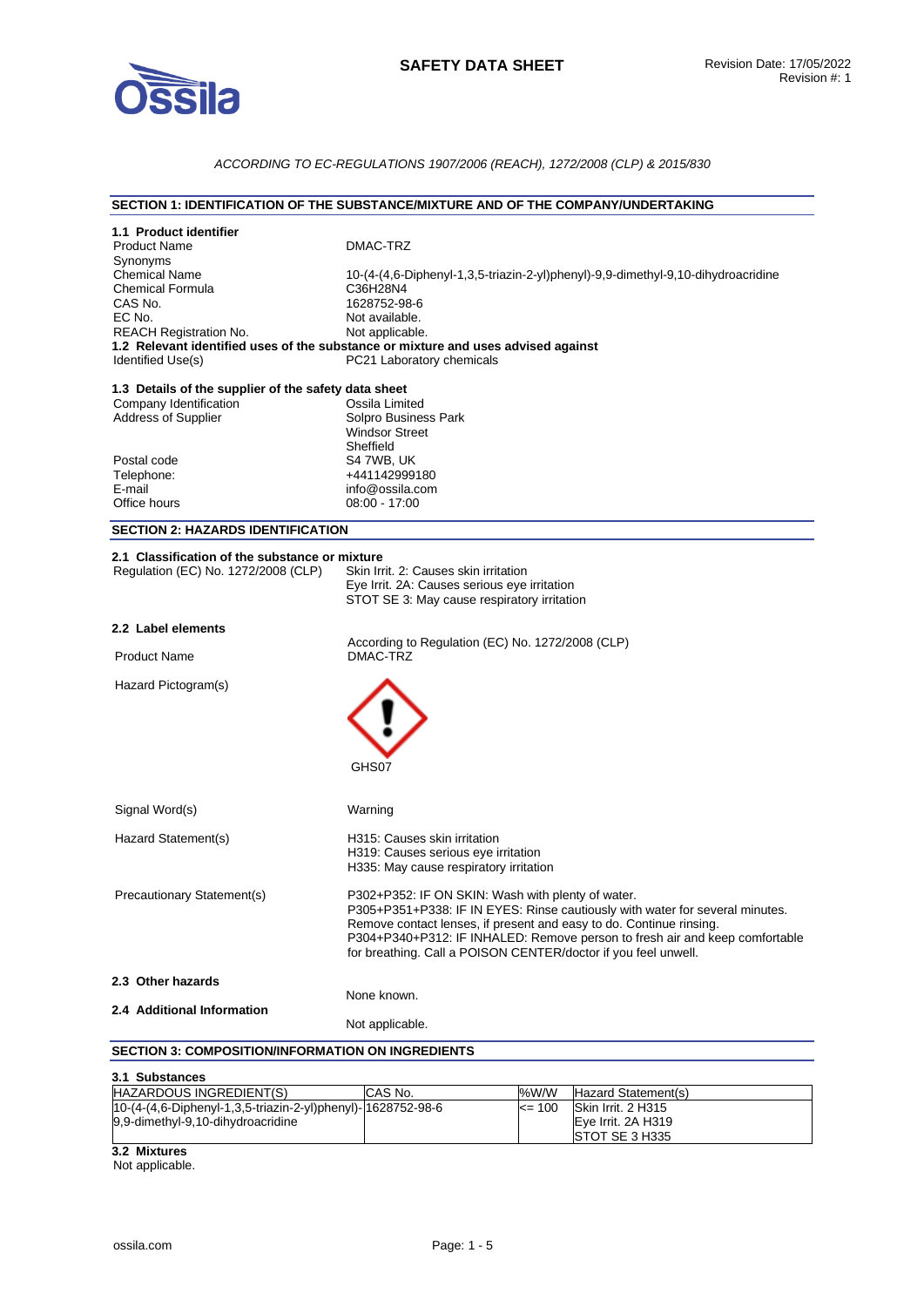

## **SECTION 4: FIRST AID MEASURES**

| SEGTION 4: FIRST AID MEASURES                                           |                                                                                       |
|-------------------------------------------------------------------------|---------------------------------------------------------------------------------------|
|                                                                         |                                                                                       |
| 4.1 Description of first aid measures<br>Inhalation                     | Remove person to fresh air and keep comfortable for breathing. Get medical            |
|                                                                         | advice/attention if you feel unwell.                                                  |
| Skin Contact                                                            | Rinse skin with water. If skin irritation occurs, get medical advice/attention.       |
| Eye Contact                                                             | Rinse cautiously with water for several minutes. Remove contact lenses, if present    |
|                                                                         | and easy to do. Continue rinsing.                                                     |
| Ingestion                                                               | Rinse out mouth with water. Get medical advice/attention if you feel unwell.          |
| 4.2 Most important symptoms and effects, both acute and delayed         |                                                                                       |
|                                                                         | SECTION 11: Most important symptoms and effects, both acute and delayed               |
|                                                                         | 4.3 Indication of any immediate medical attention and special treatment needed        |
|                                                                         | Treat symptomatically.                                                                |
| <b>SECTION 5: FIREFIGHTING MEASURES</b>                                 |                                                                                       |
| 5.1 Extinguishing media                                                 |                                                                                       |
| Suitable Extinguishing media                                            | As appropriate for surrounding fire.                                                  |
| Unsuitable extinguishing media                                          | As appropriate for surrounding fire.                                                  |
| 5.2 Special hazards arising from the substance or mixture               |                                                                                       |
|                                                                         | May decompose in a fire, giving off toxic and irritant vapours.                       |
| 5.3 Advice for firefighters                                             |                                                                                       |
|                                                                         | Fire fighters should wear complete protective clothing including self-contained       |
|                                                                         | breathing apparatus.                                                                  |
|                                                                         |                                                                                       |
| <b>SECTION 6: ACCIDENTAL RELEASE MEASURES</b>                           |                                                                                       |
| 6.1 Personal precautions, protective equipment and emergency procedures |                                                                                       |
|                                                                         | Provide adequate ventilation. Wear protective clothing as per section 8.              |
| 6.2 Environmental precautions                                           |                                                                                       |
|                                                                         | Avoid release to the environment.                                                     |
| 6.3 Methods and material for containment and cleaning up                |                                                                                       |
|                                                                         | Sweep up spilled substance but avoid making dust. Use vacuum equipment for            |
|                                                                         | collecting spilt materials, where practicable. Dispose of contents in accordance with |
|                                                                         | local, state or national legislation.                                                 |
|                                                                         |                                                                                       |
| 6.4 Reference to other sections                                         |                                                                                       |
|                                                                         | See Also Section 8, 13.                                                               |
|                                                                         |                                                                                       |
| <b>SECTION 7: HANDLING AND STORAGE</b>                                  |                                                                                       |
| 7.1 Precautions for safe handling                                       |                                                                                       |
|                                                                         | Avoid breathing vapours/mist/dust/aerosols. Use only in a well-ventilated area. Wear  |
|                                                                         | protective clothing as per section 8. Wash hands thoroughly after handling.           |
| 7.2 Conditions for safe storage, including any incompatibilities        |                                                                                       |
|                                                                         | Store in a well-ventilated place. Keep container tightly closed.                      |
| Storage temperature                                                     | Ambient.                                                                              |
| Storage life                                                            | Product is light sensitive. Store in the dark.                                        |
| Incompatible materials                                                  | None known.                                                                           |
| 7.3 Specific end use(s)                                                 |                                                                                       |
|                                                                         | Not known. See Section: 1.2.                                                          |
|                                                                         |                                                                                       |

**SECTION 8: EXPOSURE CONTROLS/PERSONAL PROTECTION** 

#### **8.1 Control parameters**

8.1.1 Occupational Exposure Limits

No Occupational Exposure Limit assigned.

### Occupational Exposure Limits

| SUBSTANCE.     |                                                                        | CAS No.      | LTEL (8 hr<br>TWA ppm) | LTEL (8 hr<br>$TWA$ ma/m <sup>3</sup> ) | STEL (ppm) | $STEL$ (mg/m <sup>3</sup> ) | Note |
|----------------|------------------------------------------------------------------------|--------------|------------------------|-----------------------------------------|------------|-----------------------------|------|
|                |                                                                        | 1628752-98-6 |                        |                                         |            |                             |      |
| Region         | Source                                                                 |              |                        |                                         |            |                             |      |
| EU             | <b>EU Occupational Exposure Limits</b>                                 |              |                        |                                         |            |                             |      |
| United Kingdom | UK Workplace Exposure Limits EH40/2005 (Third edition, published 2018) |              |                        |                                         |            |                             |      |

United Kingdom

#### **8.2 Exposure controls**

8.2.1. Appropriate engineering controls Ensure adequate ventilation. A washing facility/water for eye and skin cleaning purposes should be present.

8.2.2. Personal protection equipment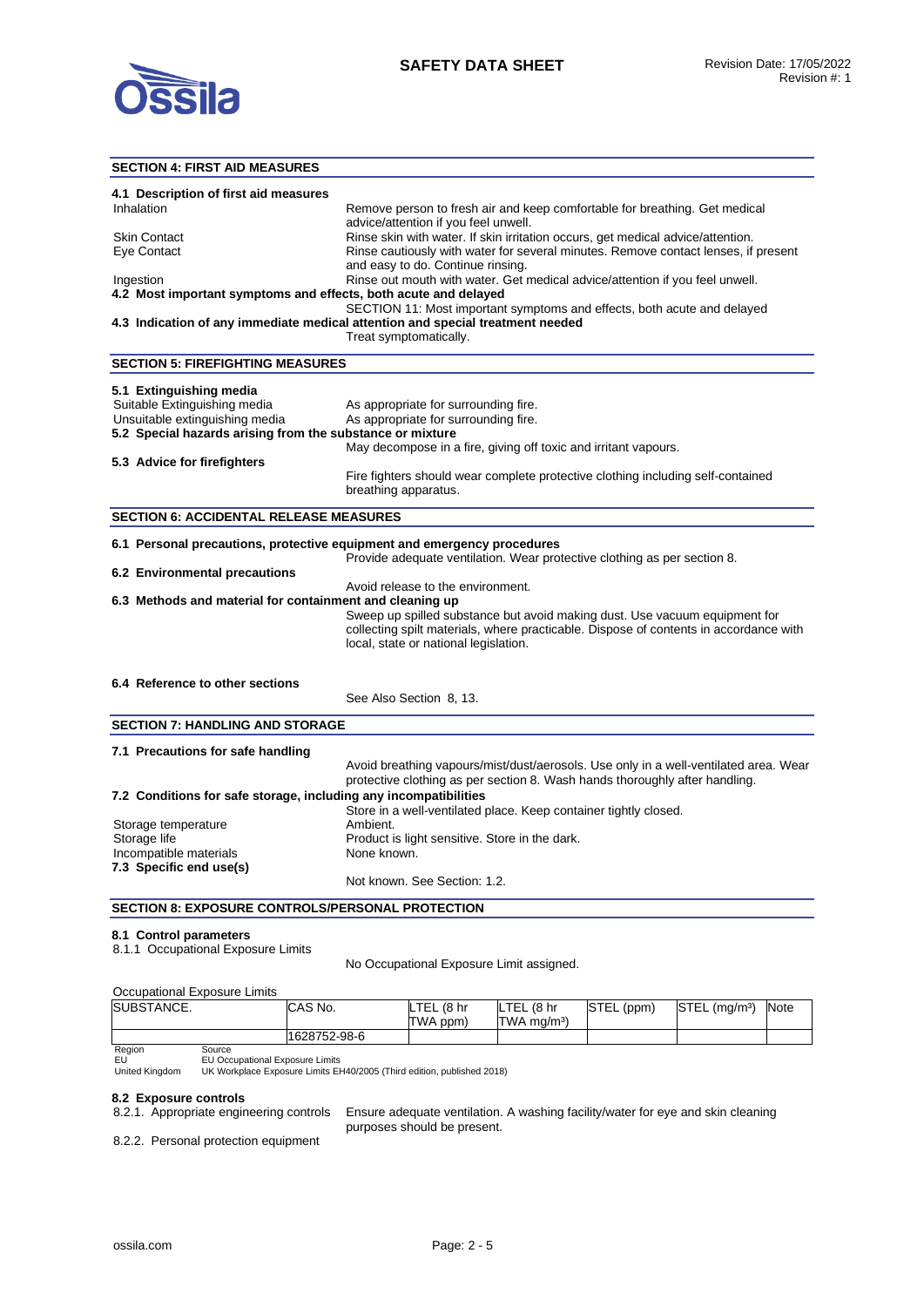# **SAFETY DATA SHEET** Revision Date: 17/05/2022



| Eye Protection         | Wear eye protection with side protection (EN166).                         |
|------------------------|---------------------------------------------------------------------------|
| Skin protection        | Wear protective clothing and gloves: Impervious gloves (EN 374).          |
| Respiratory protection | A suitable mask with filter type A (EN14387 or EN405) may be appropriate. |
| Thermal hazards        | None known.                                                               |
|                        | 8.2.3. Environmental Exposure Controls Avoid release to the environment.  |

## **SECTION 9: PHYSICAL AND CHEMICAL PROPERTIES**

#### **9.1 Information on basic physical and chemical properties**

| Solid: Powder.                 |
|--------------------------------|
| Colour: Yellow.                |
| Not known.                     |
| Not known.                     |
| Not known.                     |
| 234 °C                         |
| Not known.                     |
| Not known.                     |
| Not known.                     |
| Not known.                     |
| Not known.                     |
|                                |
| Not known.                     |
| Not known.                     |
| Not known.                     |
| Not known.                     |
| Solubility (Water): Not known. |
| Solubility (Other): Not known. |
| Not known.                     |
| Not known.                     |
| Not known.                     |
| Not known.                     |
| Not known.                     |
| Not known.                     |
|                                |
| None.                          |
|                                |

## **SECTION 10: STABILITY AND REACTIVITY**

| 10.1 Reactivity                              |                                            |
|----------------------------------------------|--------------------------------------------|
|                                              | None anticipated.                          |
| 10.2 Chemical Stability                      | Stable under normal conditions.            |
| 10.3 Possibility of hazardous reactions      |                                            |
|                                              | Not known.                                 |
| 10.4 Conditions to avoid                     | Not known.                                 |
| 10.5 Incompatible materials                  |                                            |
|                                              | Not known.                                 |
| 10.6 Hazardous decomposition products        |                                            |
|                                              | No hazardous decomposition products known. |
| <b>SECTION 11: TOXICOLOGICAL INFORMATION</b> |                                            |

## **11.1 Information on toxicological effects**  Acute toxicity - Ingestion

| Acute toxicity - Skin Contact | No data available. |
|-------------------------------|--------------------|
|                               |                    |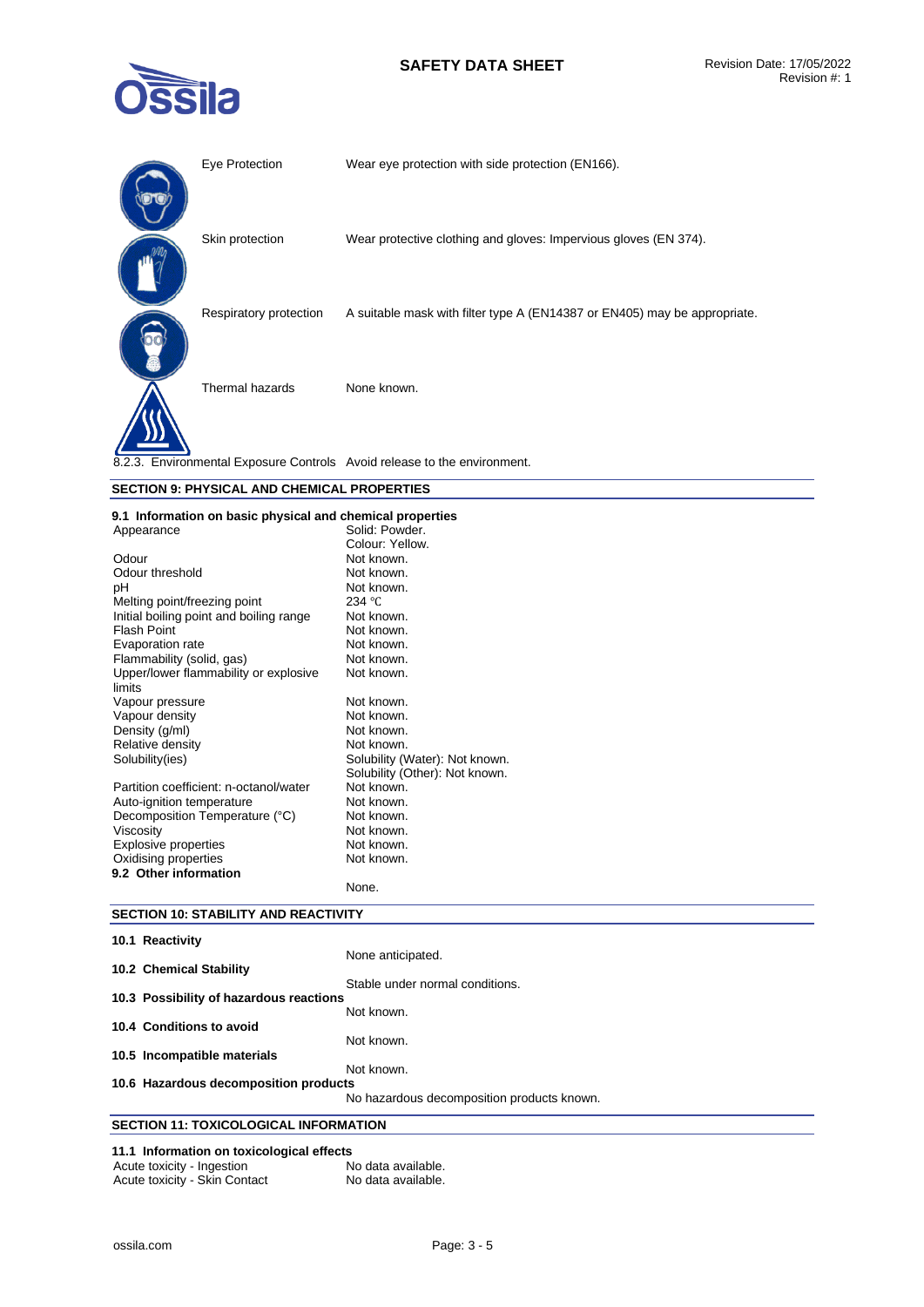

| Acute toxicity - Inhalation                                                | No data available.                                                                                  |
|----------------------------------------------------------------------------|-----------------------------------------------------------------------------------------------------|
| Skin corrosion/irritation                                                  | No data available.                                                                                  |
| Serious eye damage/irritation                                              | No data available.                                                                                  |
| Skin sensitization data<br>Respiratory sensitization data                  | No data available.<br>No data available.                                                            |
| Germ cell mutagenicity                                                     | No data available.                                                                                  |
| Carcinogenicity                                                            | No data available.                                                                                  |
| Reproductive toxicity                                                      | No data available.                                                                                  |
| Lactation                                                                  | No data available.                                                                                  |
| STOT - single exposure                                                     | No data available.                                                                                  |
| STOT - repeated exposure                                                   | No data available.                                                                                  |
| Aspiration hazard                                                          | No data available.                                                                                  |
| 11.2 Other information                                                     |                                                                                                     |
|                                                                            | Not known.                                                                                          |
| <b>SECTION 12: ECOLOGICAL INFORMATION</b>                                  |                                                                                                     |
| 12.1 Toxicity                                                              |                                                                                                     |
|                                                                            | No data available.                                                                                  |
| Toxicity - Aquatic invertebrates                                           | No data available.                                                                                  |
| Toxicity - Fish                                                            | No data available.                                                                                  |
| Toxicity - Algae                                                           | No data available.                                                                                  |
| Toxicity - Sediment Compartment                                            | Not classified.                                                                                     |
| Toxicity - Terrestrial Compartment                                         | Not classified.                                                                                     |
| 12.2 Persistence and Degradation                                           |                                                                                                     |
| 12.3 Bioaccumulative potential                                             | Not known.                                                                                          |
|                                                                            | Not known.                                                                                          |
| 12.4 Mobility in soil                                                      |                                                                                                     |
|                                                                            | Not known.                                                                                          |
| 12.5 Results of PBT and vPvB assessment                                    |                                                                                                     |
|                                                                            | Not known.                                                                                          |
| 12.6 Other adverse effects                                                 |                                                                                                     |
|                                                                            | Not known.                                                                                          |
| <b>SECTION 13: DISPOSAL CONSIDERATIONS</b>                                 |                                                                                                     |
|                                                                            |                                                                                                     |
|                                                                            |                                                                                                     |
| 13.1 Waste treatment methods                                               |                                                                                                     |
|                                                                            | Dispose of contents in accordance with local, state or national legislation. Recycle                |
|                                                                            | only completely emptied packaging. Normal disposal is via incineration operated by                  |
|                                                                            | an accredited disposal contractor. Send to a licensed recycler, reclaimer or                        |
|                                                                            | incinerator.                                                                                        |
| 13.2 Additional Information                                                |                                                                                                     |
|                                                                            | Disposal should be in accordance with local, state or national legislation.                         |
| <b>SECTION 14: TRANSPORT INFORMATION</b>                                   |                                                                                                     |
| IATA/IMO/RID/ADR                                                           |                                                                                                     |
|                                                                            | Not classified as hazardous for transport.                                                          |
| <b>SECTION 15: REGULATORY INFORMATION</b>                                  |                                                                                                     |
|                                                                            | 15.1 Safety, health and environmental regulations/legislation specific for the substance or mixture |
| European Regulations - Authorisations and/or Restrictions On Use           |                                                                                                     |
| Candidate List of Substances of Very                                       | Not listed                                                                                          |
| High Concern for Authorisation<br>REACH: ANNEX XIV list of substances      | Not listed                                                                                          |
| subject to authorisation                                                   |                                                                                                     |
| REACH: Annex XVII Restrictions on the                                      | Not listed                                                                                          |
| manufacture, placing on the market and                                     |                                                                                                     |
| use of certain dangerous substances,                                       |                                                                                                     |
| mixtures and articles                                                      |                                                                                                     |
| Community Rolling Action Plan (CoRAP) Not listed                           |                                                                                                     |
| Regulation (EC) N° 850/2004 of the                                         | Not listed                                                                                          |
| European Parliament and of the Council                                     |                                                                                                     |
| on persistent organic pollutants                                           | Not listed                                                                                          |
| Regulation (EC) N° 1005/2009 on<br>substances that deplete the ozone layer |                                                                                                     |
| Regulation (EU) N° 649/2012 of the                                         | Not listed                                                                                          |
| European Parliament and of the Council                                     |                                                                                                     |
| concerning the export and import of                                        |                                                                                                     |
| hazardous chemicals                                                        |                                                                                                     |
| <b>National regulations</b>                                                |                                                                                                     |
| Other                                                                      | Not known.                                                                                          |